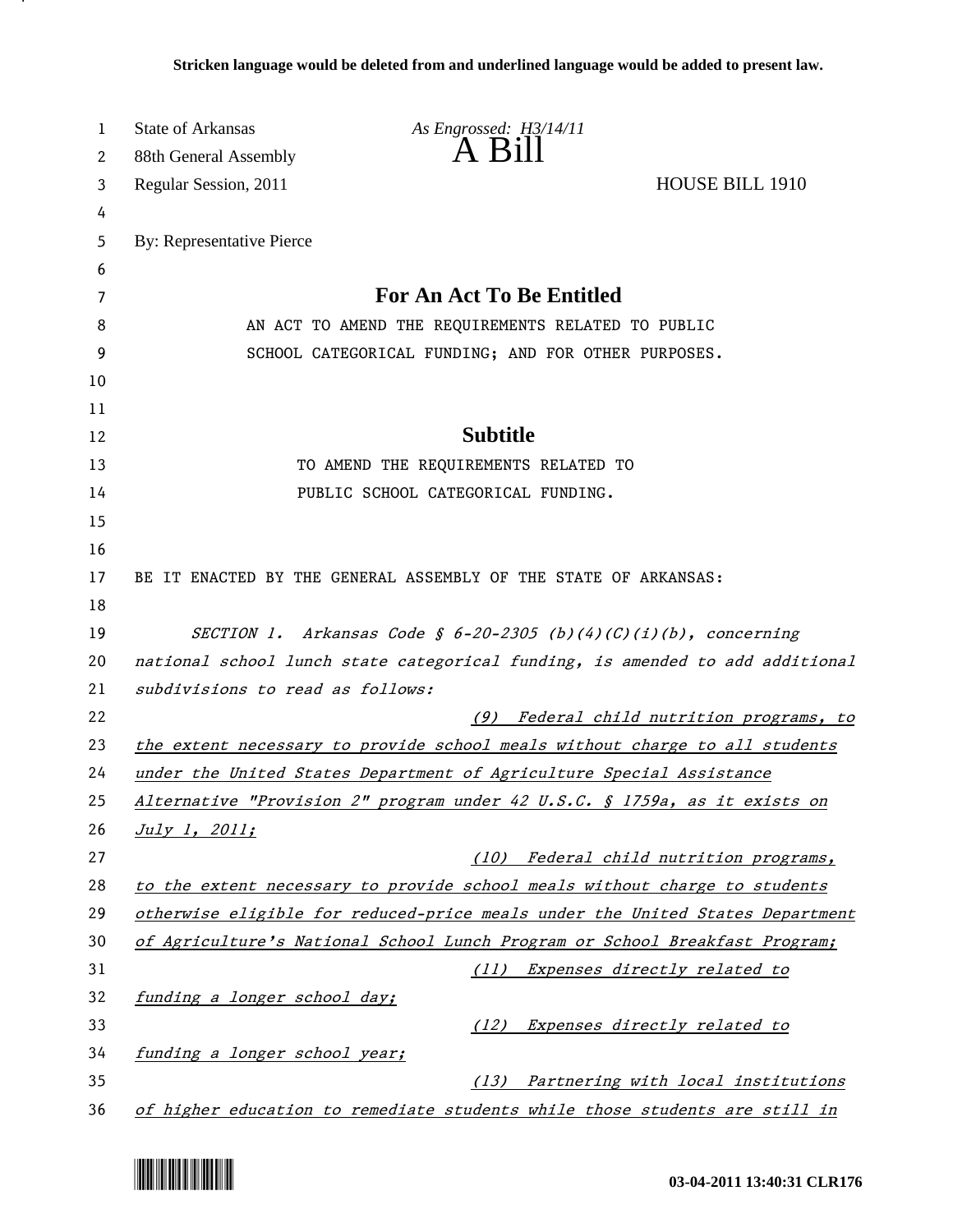| 1  | high school so that the students are college and career ready upon graduation |  |  |
|----|-------------------------------------------------------------------------------|--|--|
| 2  | from high school;                                                             |  |  |
| 3  | Teach For America professional<br>(14)                                        |  |  |
| 4  | development;                                                                  |  |  |
| 5  | (15)<br>Implementing components of the                                        |  |  |
| 6  | Arkansas Advanced Initiative for Math and Science; and                        |  |  |
| 7  | (16) College and Career Coaches, as                                           |  |  |
| 8  | administered by the Department of Career Education.                           |  |  |
| 9  |                                                                               |  |  |
| 10 | SECTION 2. Arkansas Code § $6-20-2305(b)(4)(C)(ix)(b)(1)$ , concerning        |  |  |
| 11 | national school lunch state categorical funding, is amended to read as        |  |  |
| 12 | follows:                                                                      |  |  |
| 13 | A school district shall reduce each<br>(1)                                    |  |  |
| 14 | current school year by twenty percent (20%) the amount of national school     |  |  |
| 15 | lunch student categorical funds received and used in the prior school year by |  |  |
| 16 | the school district as a supplement to classroom teacher salaries and shall   |  |  |
| 17 | continue this reduction in the application of national school lunch student   |  |  |
| 18 | categorical funds as a supplement to classroom teacher salaries until the     |  |  |
| 19 | school district has no more than twenty percent (20%) of the total of any     |  |  |
| 20 | current year of all national school lunch student categorical funds received  |  |  |
| 21 | by a school district applied and used as a supplement to classroom teacher    |  |  |
| 22 | salaries for a current school year;                                           |  |  |
| 23 |                                                                               |  |  |
| 24 | SECTION 3. Arkansas Code § $6-20-2305(b)(4)$ , concerning national school     |  |  |
| 25 | lunch state categorical funding, is amended to add an additional subdivision  |  |  |
| 26 | to read as follows:                                                           |  |  |
| 27 | $(F)(i)$ By June 30, 2012, and by June 30 of each year                        |  |  |
| 28 | thereafter, a school district shall spend a minimum of eighty-five percent    |  |  |
| 29 | (85%) of the school district's annual national school lunch state categorical |  |  |
| 30 | funding allocation as provided under subdivision $(b)(4)(C)$ of this section. |  |  |
| 31 | (ii) A school district that on June 30, 2012, has a                           |  |  |
| 32 | national school lunch state categorical funding balance in excess of fifteen  |  |  |
| 33 | percent (15%) of the school district's current year annual national school    |  |  |
| 34 | lunch state categorical funding allocation shall reduce its total national    |  |  |
| 35 | school lunch state categorical funding balance by at least ten percent (10%)  |  |  |
| 36 | each year so that by June 30, 2022, and by June 30 of each year thereafter,   |  |  |

2 03-04-2011 13:40:31 CLR176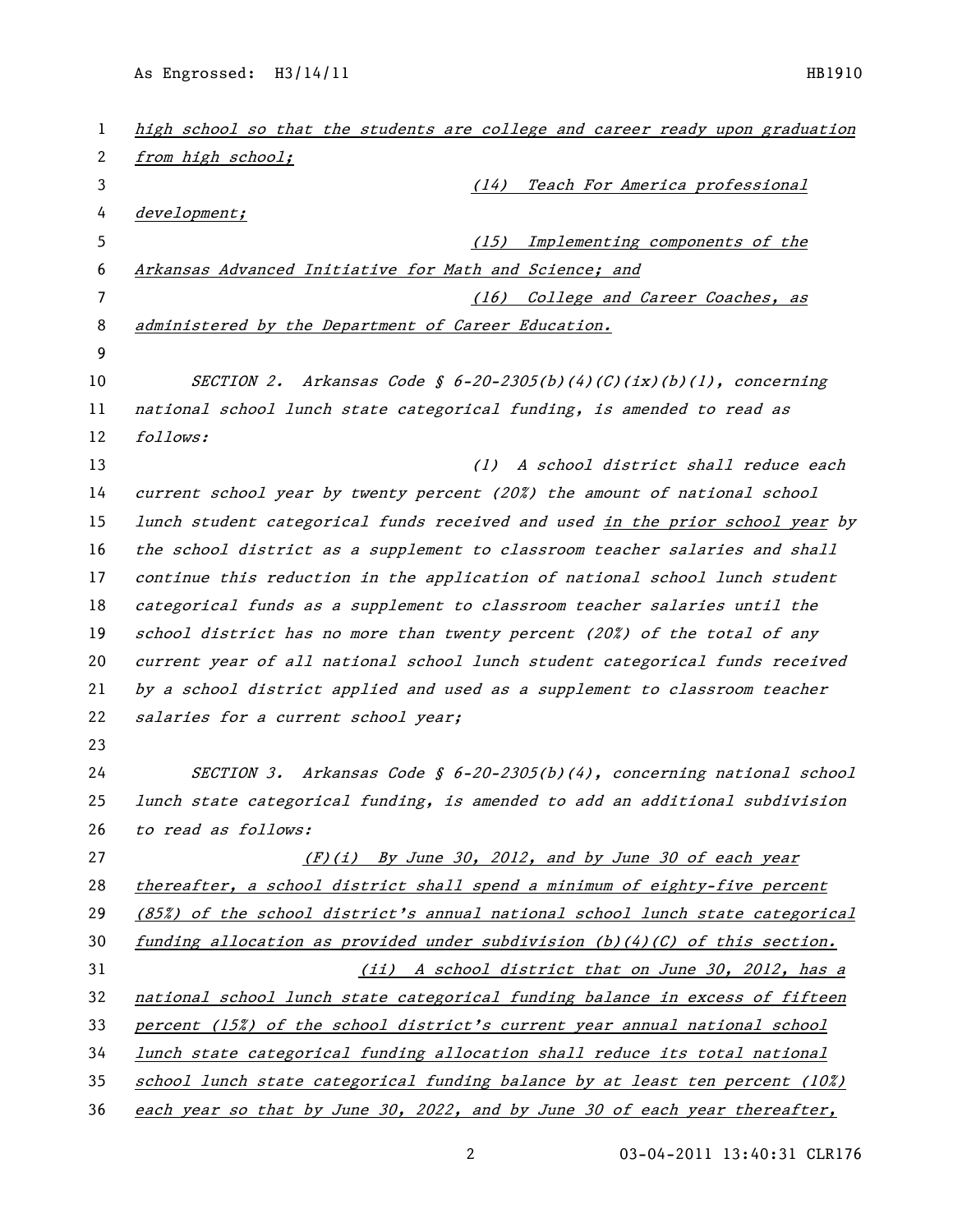As Engrossed: H3/14/11 HB1910

| 1  | the school district has a balance of no more than fifteen percent (15%) of           |  |  |
|----|--------------------------------------------------------------------------------------|--|--|
| 2  | the school district's current year annual national school lunch state                |  |  |
| 3  | categorical funding allocation.                                                      |  |  |
| 4  | (iii)(a) Under an unusual and limited circumstance,                                  |  |  |
| 5  | including without limitation an increase in one-time funds or an unexpected          |  |  |
| 6  | decrease in school district revenues during a given year, a school district          |  |  |
| 7  | may request that the Department of Education waive the requirements of this          |  |  |
| 8  | subdivision (b) (4) (F).                                                             |  |  |
| 9  | (b) A school district seeking a waiver shall                                         |  |  |
| 10 | file a waiver request with the Commissioner of Education, accompanied by a           |  |  |
| 11 | resolution adopted by the school district's board of directors, describing           |  |  |
| 12 | the unusual and limited circumstances.                                               |  |  |
| 13 | (iv) The commissioner may grant a waiver request                                     |  |  |
| 14 | under this subdivision $(b)(4)(F)$ for up to one (1) year if the commissioner        |  |  |
| 15 | finds that the request is necessary based upon the unusual and limited               |  |  |
| 16 | circumstances.                                                                       |  |  |
| 17 | $(v)(a)$ The department shall monitor on a yearly                                    |  |  |
| 18 | basis each school district's compliance with the requirements of this                |  |  |
| 19 | subdivision $(b)$ $(4)$ $(F)$ .                                                      |  |  |
| 20 | (b) If a school district fails to comply with                                        |  |  |
| 21 | the requirements of this subdivision $(b)$ (4)(F) during a school year, the          |  |  |
| 22 | department may in the following school year withhold from that school                |  |  |
| 23 | district's national school lunch state categorical funding allocation an             |  |  |
| 24 | amount equal to the amount required to be spent by the school district in            |  |  |
| 25 | order to be in compliance with the requirements of this subdivision                  |  |  |
| 26 | $(b)$ (4) (F).                                                                       |  |  |
| 27 | (c) The department may redistribute amounts                                          |  |  |
| 28 | withheld under this subdivision $(b)$ $(4)$ $(F)$ to other school districts entitled |  |  |
| 29 | to receive national school lunch state categorical funding allocations.              |  |  |
| 30 |                                                                                      |  |  |
| 31 | SECTION 4. Arkansas Code § $6-20-2305(e)$ , concerning state categorical             |  |  |
| 32 | funding for public schools, is amended to read as follows:                           |  |  |
| 33 | $(e)(1)$ Funds distributed to school districts under subsection (b) of               |  |  |
| 34 | this section shall be expended on:                                                   |  |  |
| 35 | (1)(A) The students within each category of special needs                            |  |  |
| 36 | for which the funds were allocated;                                                  |  |  |